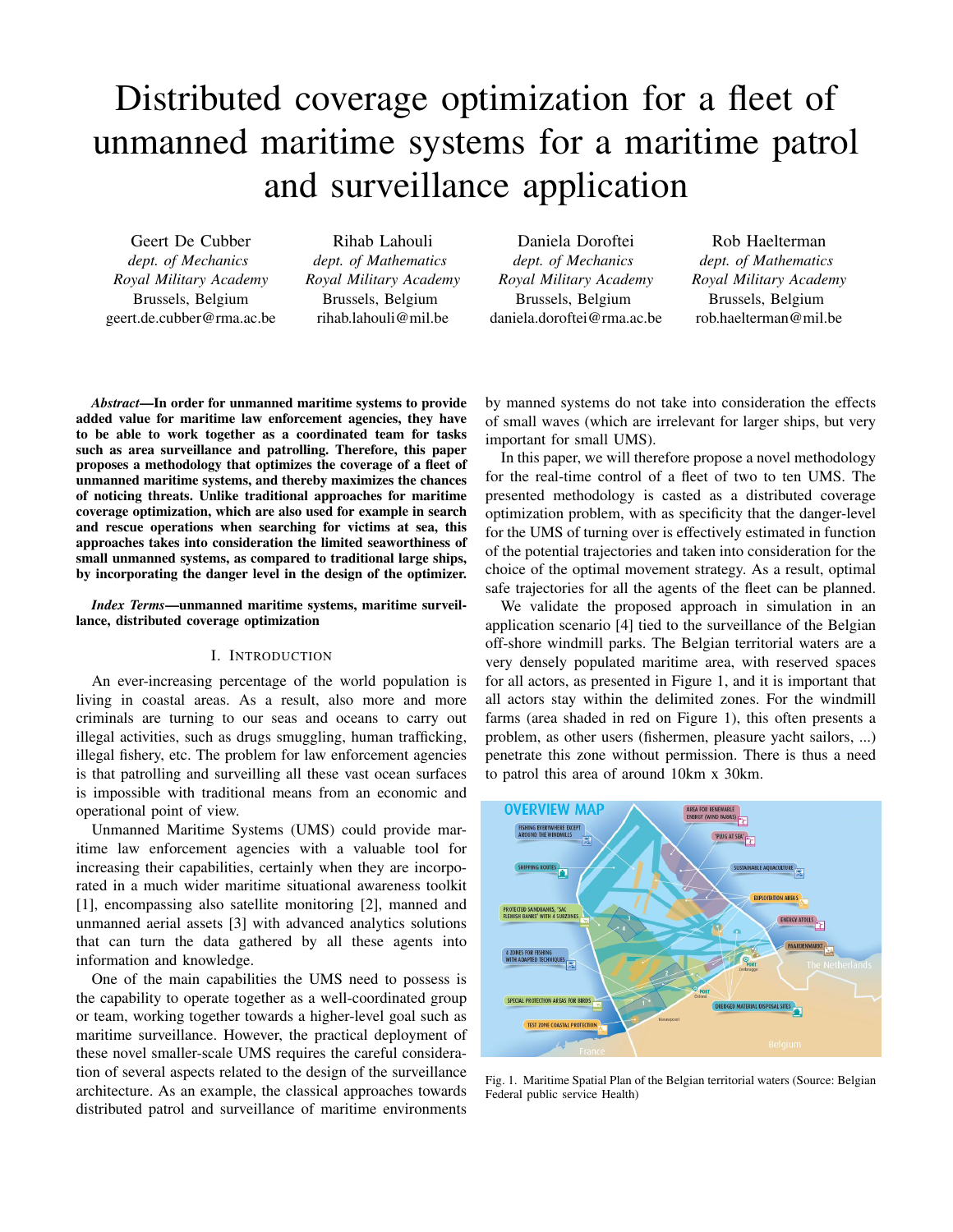## II. PREVIOUS WORK

Multi-agent robotic coverage optimization is a research topic which has received a lot of attention in recent years, as more and more robotic assets are being deployed and thus also the need for coordination among these agents increases.

A first distinction to be made between the different methodologies is based upon the type of agents that is taken into consideration. On one hand, there are approaches that tackle *swarms* of a high number of less intelligent agents [5]. Swarm approaches generally make use of some form of ant colony optimization algorithm [6] for solving the coverage problem. On the other hand, there are *multi-agent* approaches that deal with a lower amount of more intelligent agents, which is the case in our application.

A second important distinction between methodologies is based upon the assumption which is made related to the connectivity between the different agents. If continuous broadband access between the agents is assumed, then all agents can get perfect localization and sensor data from one another and then the approaches are often based on some kind of global optimization approach [7], with the capability to adapt to a time-dependent environment [8]. Even though it has been shown that finding a globally optimal solution for the coverage maximization of a multi-agent fleet is an NP-hard problem [9], it is possible to come quite close to this solution within realtime constraints [10], [11].

If, on the other hand, unreliable network connections are assumed, then the agents cannot rely on a global planner and a local optimization is required. This also entails that a distributed approach is required which still allows for timely coordination between the different agents, as proposed by Xin et al. in [12].

Our methodology adopts a hybrid approach. Conceptually, it is based on a global optimization, but which is executed separately by each of the agents, taking into consideration the latest known data from the other agents. We use spatio-temporal memories to track and predict the localization and sensor data from the other agents, in order to cover up communication delays and breakdowns. Obviously, these estimations are not perfect, but in this way the optimization scheme tries to adopt the best of both kind of approaches.

Within the robotics community, most attention has been focused on providing solutions to the multi-agent coverage optimization problem for unmanned ground vehicles, but there are certainly also approaches that consider unmanned aerial vehicles [13]. However, for maritime systems, the research domain is less developed. Fabbri et al presented in [14] a path and decision support system for maritime surveillance vessels, based on multi-objective optimization algorithms that see to find an optimal trade-off among several mission objectives. While the concepts are similar, this paper focuses on a highlevel decision support system for large manned vessels. In our application, we are interested in developing a solution for small-scale unmanned patrol vessels, which means that the requirements and constraints are very different.

## III. METHODOLOGY

# *A. Overall framework*

The proposed methodology methodology draws inspiration from behaviour-based control frameworks [15], where multiple behaviours actively work together to control the robot, or in this case the UMS. The main problem in behaviourbased control is how to synergize the different individual behaviours into a consistent and optimal global behaviour of the robotic agent. Therefore, we propose in this paper to use an optimization scheme to find the optimal weights, taking into consideration two objectives: increasing the global coverage (and thereby increasing the acquisition of new knowledge about the environment), and also minimizing the danger level (and thereby minimizing the chance for the vessel to capsize).

A major design issue for the development of such an optimization scheme is that the weight parameters to be optimized are subject to a large amount of environmental factors, such as the visibility, the wave height, etc. Therefore, we adopted a dual approach.

• In an offline learning stage, depicted by Algorithm 1, we repeatedly run an optimization process in order to find the optimal weight parameters  $w<sub>ont</sub>$  for multiple environmental conditions:

$$
w_{opt} = \underset{w}{\arg\min} \phi(w, \alpha, x, y, \theta, \nu, \gamma, v_{max}, \theta_{max}, w_h, w_\theta, om, \lambda)
$$
\n(1)

with:

- $w$  the weight parameters to be optimized
- $\alpha$  the number of agents
- $(x, y)$  the position of the agents in a metric grid
- $\theta$ [rad] the orientation of the agents
- $\nu[m]$  the visibility, which is a function of the sensorial visibility (which is considered to be static, as the sensor package of the UMS does not change throughout a mission) and the meteorological visibility (which is dynamic, as the weather conditions may change throughout a mission).
- $-$  γ[rad] the field of view of the sensors on board of the UMS. The sensors are always assumed to be frontfacing.
- $v_{max}[m/s]$  the maximum velocity that can be obtained by the UMS
- $w_h[m]$  the wave height
- $x_{\theta}[rad]$  the wave orientation
- om an obstacle map which is expressed as a probability density function
- $\lambda$  a parameter regulating the relative importance of coverage maximisation and danger minimisation

The parameters of the optimization function  $\phi$  are further explained in section III.C. For this optimization process, we used a quite classic Nelder-Mead simplex algorithm [16]. This process typically takes a very long time (a few days, depending on the granularity / resolution requested) and the resulting data is stored in a database for later retrieval.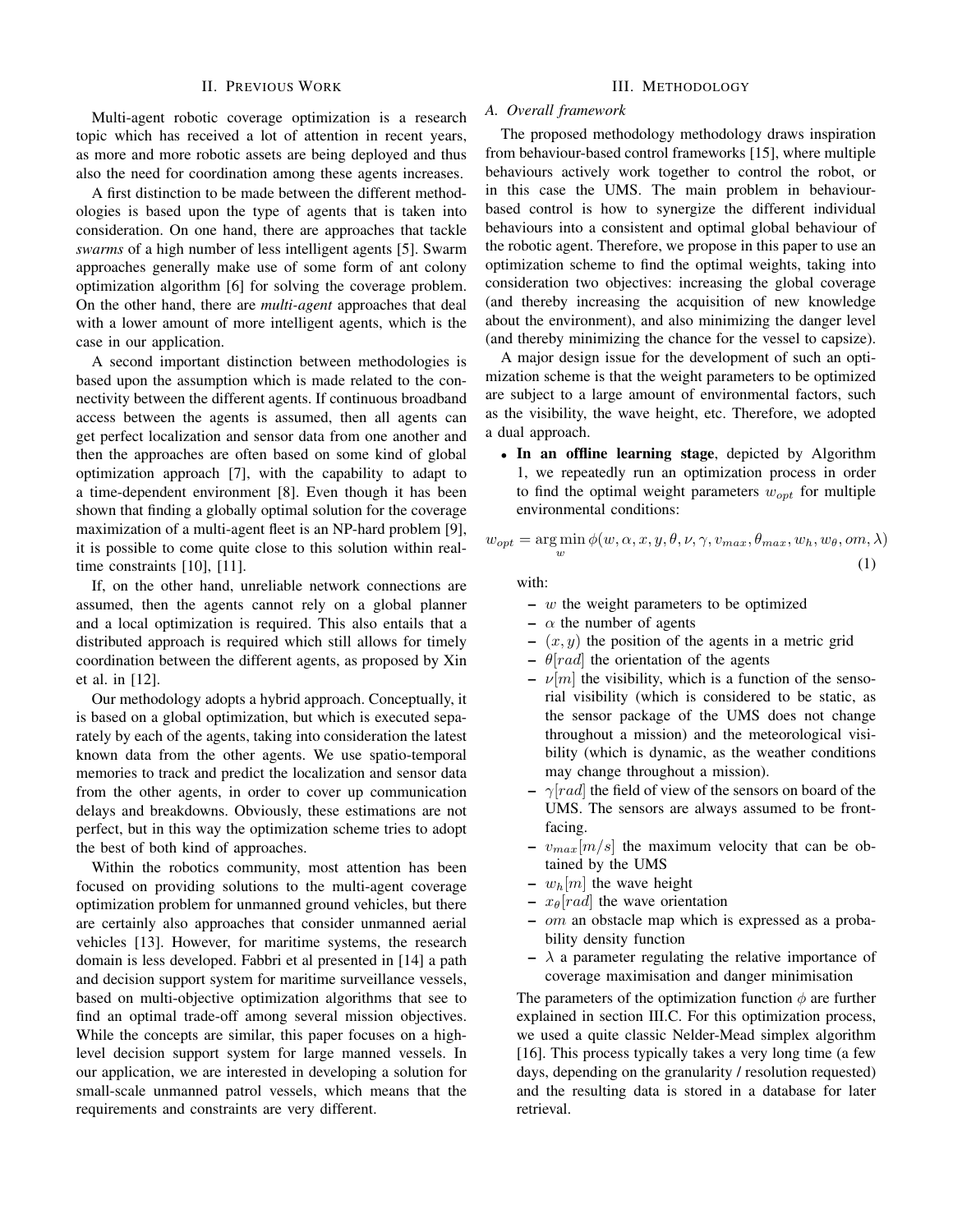• In an online stage, we retrieve the correct weight parameters for the environmental conditions at hand from the database and apply these directly to the same optimization function used before, as depicted by Algorithm 2.

In the following section, we will discuss in detail both parts of the optimization scheme.

## *B. Off-line optimization*

Algorithm 1 depicts the off-line optimization scheme. As explained, its objective is to fill a database containing for each possible combination of environmental factors the optimal weight parameters.

Here, we focus on 4 main factors that have (experimentally) shown to have an important impact on the choice of the weight parameters: the Number of Assets ( $\alpha$ ), the visibility ( $\nu$ ), the wave height  $(w_h)$  and the wave direction  $(w_\theta)$ .

Concerning the Number of Assets  $(\alpha)$ , we consider fleets of 2 to 10 unmanned systems. The reason why this does not scale up further is that the methodology relies on an analysis of the localization and sensor data from all other assets. The methodology aims to predict the outcome of moving in a number of directions for each of these assets with is an  $\mathcal{O}(N^2)$ problem. As a result, increasing the number of assets above 10 would lead to prohibitively long computation times.

Concerning the visibility, due to the fact that we consider the use of small (and thus low) vessels, the maximum visibility range is set to be 1000 meters.

In terms of wave height, the database considers wave heights up to 10 meters, even though the simulations show that the danger level for such big wave heights is very high and thus the seaworthiness is not really assured.

| Algorithm 1 Off-line optimization |                                            |
|-----------------------------------|--------------------------------------------|
|                                   | 1: for $\alpha \leftarrow 2$ to 10 do      |
| 2:                                | for $nu \leftarrow 100$ to 1000 do         |
| 3:                                | for $w_h \leftarrow 0$ to 10 do            |
| 4:                                | for $w_{\theta} \leftarrow 0$ to $2\pi$ do |
| 5:                                | $w \leftarrow \text{OPTIMIZATION}(\phi)$   |
| 6:                                | $Weights Data base \leftarrow w$           |
| 7:                                | end for                                    |
| 8:                                | end for                                    |
| 9:                                | end for                                    |
|                                   | $10:$ end for                              |

# *C. On-line optimization*

Algorithm 2 depicts the on-line localisation scheme, which coincides with the optimization function  $\phi$  of Algorithm 1. Each step of the pseudo-code algorithm is here explained:

- 1) In a first step, the relevant weights are extracted from the database. In case no exact match can be found, an interpolation is performed taking into consideration the closest matching conditions in the database.
- 2) The assets perform an initial communication to get to know each other's position. An empty coverage map (cm) is constructed. Note that we assume no a priori

# Algorithm 2 On-line optimization

- 1:  $w \leftarrow WeightsDatabase$
- 2: INITIALIZEASSETS()
- 3: for Iterations  $\leftarrow$  1 to MaxIterations do
- 4: for all Assets do
- 5:  $[x_c, y_c] \leftarrow$  SELECTCANDIDATEPOS $(x_0, y_0, v_{max}, \theta)$
- 6: **for all**  $[x, y] \in [x_c, y_c]$  **do** 7:  $p_1 \leftarrow \text{EVALUATENEWINFO}(x, y, x_0, y_0, cm, \nu, \gamma)$ 8:  $p_2 \leftarrow$  EVALUATEBOATSPEED $(x, y, x_0, y_0)$
- 9:  $p_3 \leftarrow$  EVALUATEBOATORIENTATION $(x, y, x_0, y_0, \theta)$
- 10:  $p_4 \leftarrow \text{EVALUATEWAVES}(x, y, x_0, y_0, w_h, w_\theta)$
- 11:  $p_5 \leftarrow \text{EVALUATEOBSTACLES}(x, y, om)$ 12:  $p_6 \leftarrow \text{SWARMOPTIMIZATION}(x, y, x_i, y_i)$
- 13:  $p \leftarrow \text{FUSE}(w, p1, p2, p3, p4, p5, p6)$
- 14:  $p \leftarrow \text{CONSTRAINTOBOUNDARIES}(p, x, y, v, x_l, y_l)$
- 15:  $p \leftarrow$  REMOVEVISITED $(p, x, y, Trajectory)$
- 16:  $[x_b, y_b] \leftarrow \text{CHOOSEMAXIMAL}(p)$

17: end for

- 18:  $[x, y, v, \theta] \leftarrow \text{MoveUMS}(x_b, y_b, x_0, y_0)$
- 19:  $danger \leftarrow \text{ESTIMATEDANGER}(\phi_w, v, w_h, w_\theta, \theta)$
- 20:  $cm \leftarrow$  SENSE $(x, y, \nu, \theta, \gamma)$

21: end for

- 22:  $f_c \leftarrow \overline{cm}$
- 23:  $f_d \leftarrow \sum danger/\alpha$

24: end for 25:  $f \leftarrow 1/f_c + \lambda f_d$ 

- knowledge whatsoever. The robotic assets collectively build up a world model (a coverage map indicating areas they have visited and an obstacle map showing areas where they have found obstacles), that is maintained in memory by each of them (in order to be able to cope with network outages). This world model is empty at the start. The only information the assets have at the start is the position of each other and the boundaries of the working area.
- 3) Main loop for the simulation timer
- 4) Interrogate all UMS in the fleet
- 5) Choose a set of candidate positions  $(x_c, y_c)$  where the UMS can possibly move to. This depends on the starting position  $(x_0, y_0)$  and orientation  $\theta$  and on the maximum velocity  $v_{max}$  of the UMS.
- 6) Explore all possible candidate positions
- 7) Assess the new information that can be retrieved by moving from the starting position  $(x_0, y_0)$  to the new position  $(x, y)$ . This is achieved by adopting a visibility model, indicating, in function of the visibility  $\nu$  and the sensor field of view  $\gamma$ , the probability of detecting an object in function of the vessel orientation. Figure 2 shows as an example a visibility model for a vessel that is oriented at a  $45^{\circ}$  angle at  $(0, 0)$ . This visibility model is compared to the coverage map  $(cm)$ , which results in a local map  $p_1$ , which can be regarded as a heat map indicating what locations would be best to move to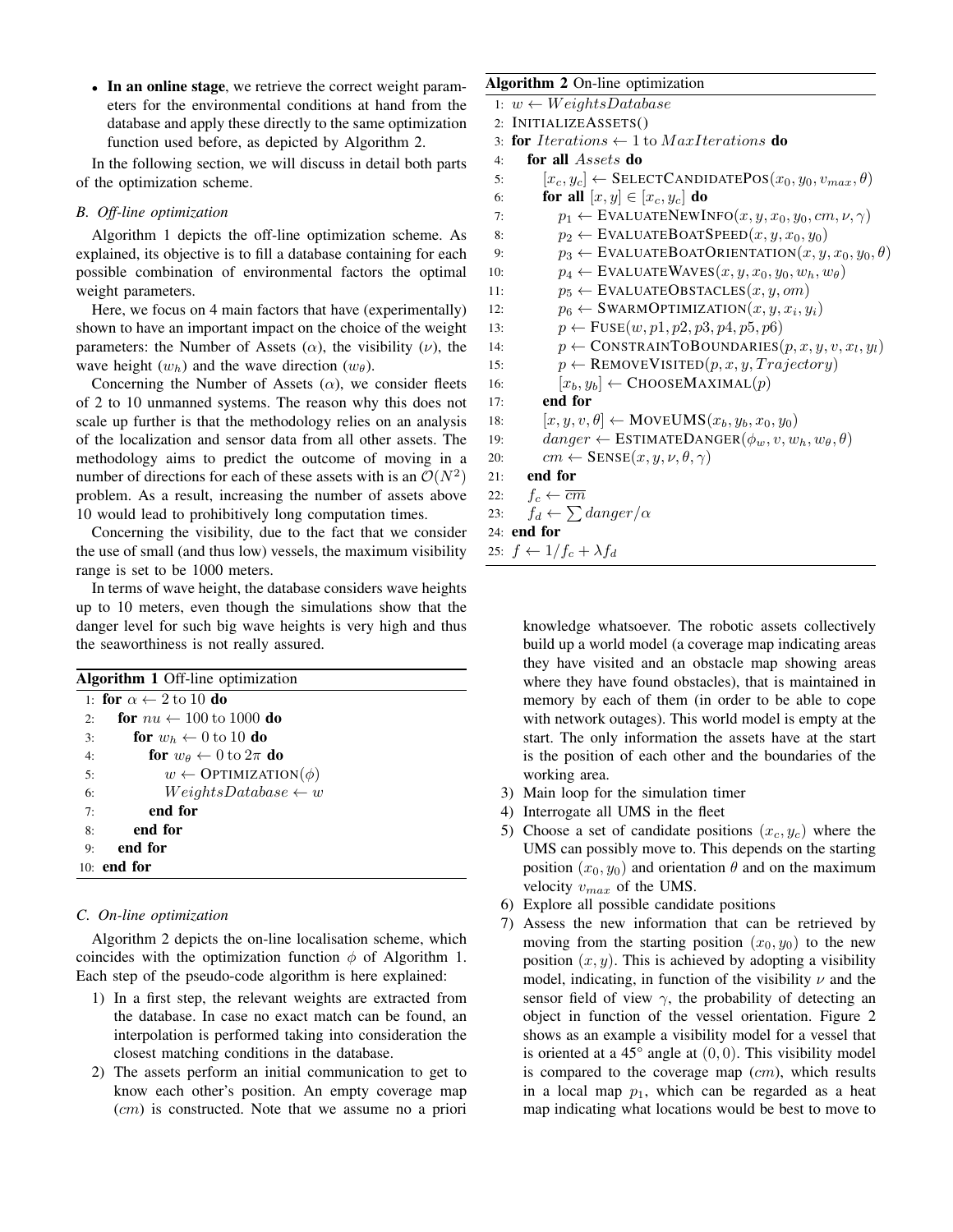



Fig. 2. Visibility model for a vessel that is oriented at a  $45^{\circ}$  angle at  $(0, 0)$ .

in order to obtain a maximum amount of new data (or otherwise said, to maximally increase the total value of the coverage map).

- 8) In order to maximize the chances of finding threats, it's better to move fast. However, the vessel should also not move too fast as this would not be fuel-efficient and could lead to incidents. Therefore, another function generates a local heat map favouring a good compromise vessel velocity v.
- 9) Vessels cannot change their orientation  $\theta$  instantly. Therefore, another 'behaviour' generates a local heat map, avoiding these sharp turns.
- 10) Small vessels are extremely susceptible to waves. Both the wave height  $(w_h)$  and the wave direction  $(w_\theta)$  play an important role and these need to be carefully aligned with the vessel speed and orientation. In order to assess this, we compiled on the basis of sailor knowledge in literature an empirical "wave-function" that expresses the danger level related to sea waves. This wave function is expressed as:

$$
\phi_{wave} = (1 - y) * v * w_h \tag{2}
$$

with  $y$  defined as:

$$
y = 0.35x^{6} - 3.5x^{5} + 12.74x^{4} - 20.75x^{3}
$$

$$
+14.36x^{2} - 2.9x + 0.1;
$$

and with x defined as  $x = ||\theta - w_{\theta}||$ .

Figure 3 shows an example of a wave function equation for a vessel at location  $(0, 0)$  and with incoming waves from the north side. As you can notice, the most ideal orientantion for the vessel would be slightly inclined, but near head on to the waves. Orientations that are to

Fig. 3. Wave function for a vessel at location  $(0, 0)$  and with incoming waves from the north side.

be avoided are waves coming from the side or from the back.

- 11) Vessels should not run into detected obstacles. Therefore, the UMS create an obstacle map *om* and steer away from items on this map.
- 12) It is of no use that multiple agents of the fleet investigate the same area. Therefore the swarm optimization behaviour seeks to keep adequate distances between all of the agents.
- 13) The different local heat maps are combined into a single map p using the weights as calculated before.
- 14) An extra check is performed in order to ensure that the UMS do not stray away from the designated surveillance area  $x_l, y_l$ .
- 15) An extra check is made in order to avoid revisiting recent locations. Therefore, a trajectory memory is maintained and checked for pruning the local heat map  $p$ .
- 16) On the local heat map p, the optimal position  $x_b, y_b$  is located.
- 17) All possible positions are now checked.
- 18) The vessel is steered towards the optimal position.
- 19) The danger level for moving to this new position is estimated, based upon the wave function. The danger level is here defined as:  $danger = 1 - \phi_{wave}$
- 20) The UMS performs an update of its sensing cycle, which will lead to an update of the coverage map, as new information is obtained.
- 21) End of the iteration over all agents.
- 22) The mean coverage score  $f_c$  is recorded
- 23) The total (summed) danger score  $f_d$  is recorded. For reasons of normalisation, it is divided by the number of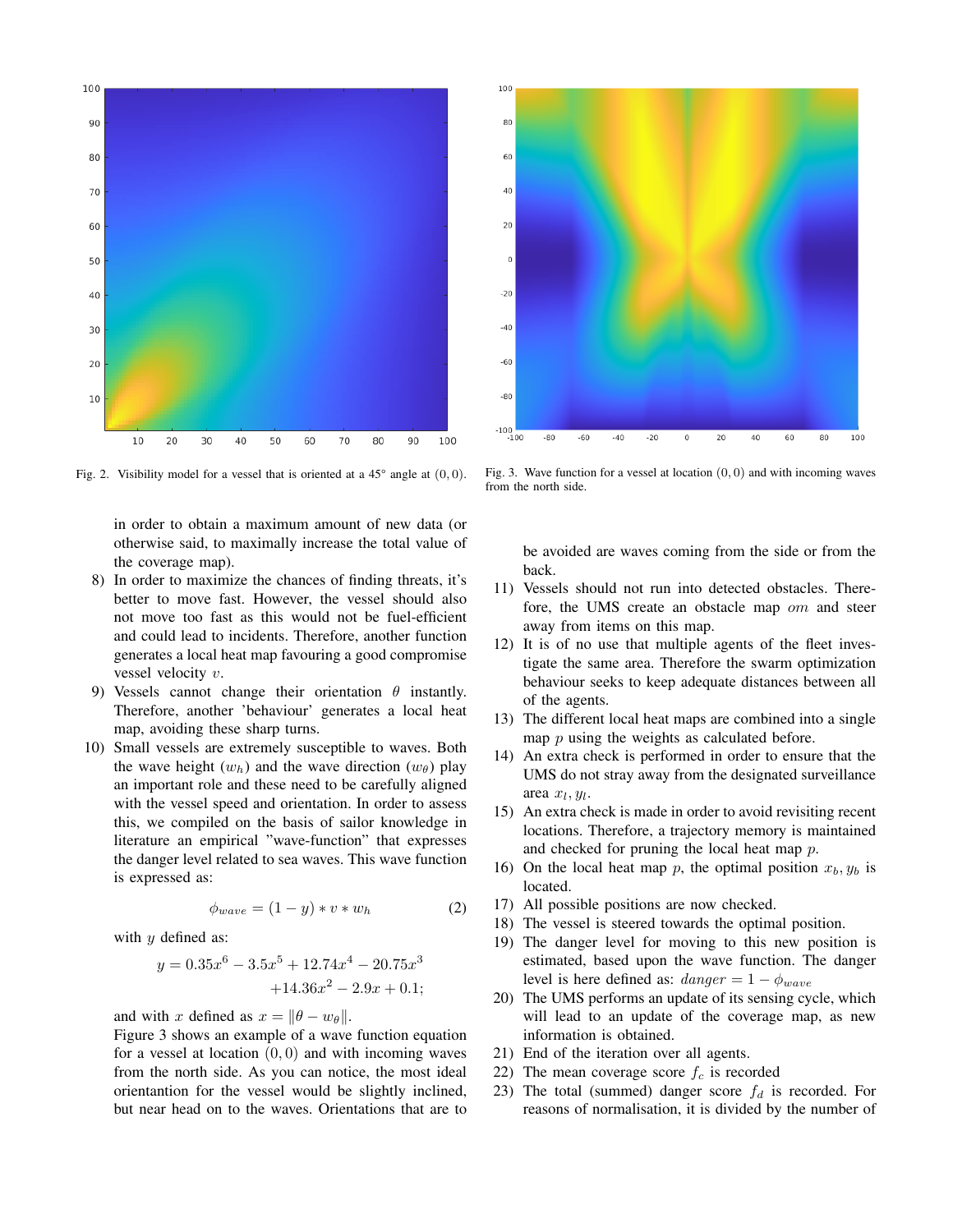assets  $\alpha$ .

- 24) End of the temporal loop.
- 25) We need to maximize the coverage, while minimizing the danger level. Therefore, the objective function to be minimized is defined as  $f = 1/f_c + \lambda f_d$ . The first term ensures that the coverage is maximized, while the second term ensures that the danger level is minimized. The parameter  $\lambda$  regulates the relative importance accorded to both aspects. This parameter is dependent on the type of vessel used. For smaller UMS, sea waves present a much higher risk, so  $\lambda$  should be higher. For larger vessels,  $\lambda$  can be reduced in order to maximize the coverage mapping quicker.

# IV. VALIDATION

For the validation of the proposed approach, we chose the application of the surveillance of the Belgian off-shore windmill parks, which means that an area of around 10km x 30km needs to be patrolled. However, the proposed methodology would for example also be very useful for a maritime search and rescue scenario [17] or a fishery control scenario.

In order to validate the methodology, we compared it to 5 state of the art solutions:

- Random search, where each agent adopts a completely random movement pattern
- Distributed random search, where the search area is subdivided in equal parts and each agent adopts a random search pattern within the designated subzone
- Lawnmower search, where each agent uses a movement pattern typically adopted by robotic lawnmowers: moving in straight lines and turning a random amount of degrees when coming near the boundaries
- Distributed lawnmower search, where the search area is subdivided in equal parts and each agent adopts a lawnmower search pattern within the designated subzone
- Distributed Greek patterns. This is the search and surveillance approach typically adopted by manned vessels and it has been proven to be very efficient for rapid area coverage. Moreover, by subdividing the search area and distributing the search tasks among multiple agents, this approach is quite well suited for maritime coverage optimization.

One disadvantage of all these state of the art approaches is that they do not take into consideration the danger posed by the



Fig. 4. Example of the Greek pattern

waves on the vessel, which is an integral part of the proposed solution.

In order to further validate the optimization scheme, we compared also the results from a non-optimized, nominal version (static initial guess for the weights parameter  $w$ ) with the optimized approach.

Figure 5 presents the results in terms of coverage in a simulation with 4 agents present. It can be clearly noted that the presented approach (denoted as optimal and indicated in dark red) achieves the highest overall coverage. Without using weight optimization, the Distributed Greek Patterns approach outperforms our baseline nominal approach here. All other approaches achieve a performance which is far lower.

These results can be expected, as the random search and lawnmower search approaches are quite simplistic methodologies, whereas the Greek Patterns has a proven track record for these kinds of applications. Still, using weight optimization, our proposed methodology succeeds in achieving a higher coverage score.

However, the major strength of our approach can be witnessed by also considering Figure 6, which indicates the danger level of executing a mission using each of the approaches. The blue portion of the bar chart indicates the mean danger level, whereas the red portion indicates the maximum danger level attained during a particular mission. Obviously, both are important to assess the risk of incidents. It can be clearly noted that both the nominal and the optimal proposed methodology achieve a danger level that is significantly lower than the other approaches. Moreover, for the optimal approach, there is little difference between the mean and the maximum danger levels, indicating that the methodology succeeds in keeping the risk at a constant and low level.

#### V. CONCLUSIONS

In this paper, we have presented an approach towards distributed coverage optimization for a maritime surveillance application. The approach is based upon a mix of off-line learning and on-line optimization. The methodology was validated by comparing it in simulation to multiple state of the art approaches. A next step will be to implement and test the system on real-life Unmanned Maritime Systems.

#### ACKNOWLEDGMENT

The research presented in this paper has been funded by the Belgian Royal Higher Institute for Defense, in the framework of the DAP19/08 (MarSur) project and by the Flemish Agency for Innovation and Entrepreneurship, in the framework of the Blue Cluster project SSAVE (HBC.2019.0045).

### **REFERENCES**

- [1] L. Snidaro, I. Visentini, and K. Bryan, "Fusing uncertain knowledge and evidence for maritime situational awareness via markov logic networks," *Information Fusion*, vol. 21, pp. 159 – 172, 2015.
- [2] E. Schwarz, D. Krause, H. Daedelow, and S. Voinov, "Near real time applications for maritime situational awareness," in *Deutscher Luft- und Raumfahrtkongress 2015*, pp. 1–5, November 2015.
- [3] R. Csernatoni, "Constructing the eu's high-tech borders: Frontex and dual-use drones for border management," *European Security*, vol. 27, no. 2, pp. 175–200, 2018.